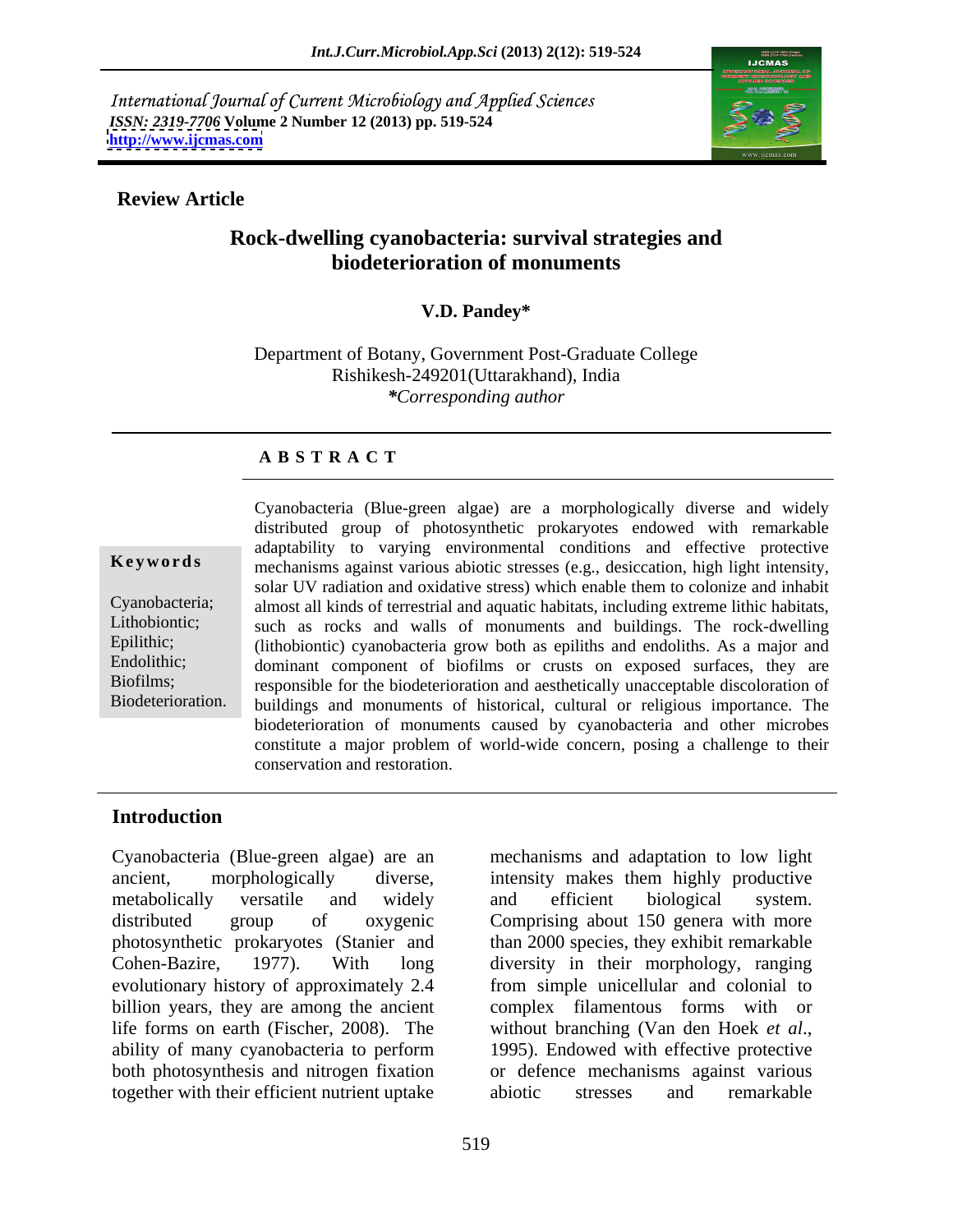adaptability to varying environmental monuments and buildings (Tandeau de applications of a large number of cyanobacterial species in diverse areas, dwelling (lithobiontic) cyanobacteria have recorded lithobiontic cyanobacteria gained notoriety as potent biodeterogens, comprise manly the species of and buildings of historical, cultural or Oscillatoria, Nostoc, Calothrix, physical, chemical and biological agents,

The rock-dwelling organisms are called Friedmann, 1984). Cyanobacteria in and cracks in rocks, cryptoendoliths if they

conditions, they successfully colonize and pore spaces of rocks and euendoliths if inhabit almost all kinds of terrestrial and they actively penetrate the rocks (Golubic aquatic habitats, including extreme lithic *et al*., 1981). Both surface and interior of habitats, such as rocks and walls of rocks provides environment for the growth Marsac and Houmard, 1993; Budel, 1999). cyanobacteria. Lithobiontic (epilithic and Although the potential and/or actual endolithic) cyanobacteria, which include such as agriculture, aquaculture, pollution countries of the world (Büdel, 1999; control (bioremediation), bioenergy and Adhikary, 2000; Friedmann and Ocampo biofuels, nutraceuticals, food industries, Friedmann, 1984; Tripathi *et al*., 2007). and pharmaceuticals have been well- Büdel (1999) studied the ecology and documented (Patterson, 1996; Pandey, diversity of rock-inhabiting cyanobacteria 2010, Tan, 2007; Skulberg, 2000; Sekar in tropical regions, particularly in Africa and Chandramohan, 2008), the rock- and South America. The frequently causing aesthetically unacceptable *Aphanocapsa*, *Aphanothece*, *Chroococcus*, discoloration and biodeterioration of Gloeocapsa, Gloeothece, colonized surfaces of walls of monuments *Chroococcidiopsis*, *Lyngbya*, *Phormidium*, religious importance (Crispim and *Scytonema* and *Tolypothrix*. Epilithic Gaylarde, 2005; Crispim *et al*., 2003; cyanobacteria successfully colonize and Crispim *et al*., 2006; Crispim *et al*., 2004; inhabit the rock walls of temples and Gaylarde and Gaylarde, 1999; Gaylarde monuments (Adhikary and Satapathy, and Gaylarde, 2005). Globally, there is 1996; Tripathi *et al*.,1997; Adhikary 2000; increasing concern regarding the Pattanaik and Adhikary, 2002). The restoration and conservation of endolithic microhabitats provide monuments deteriorated by various protection from desiccation, temperature including cyanobacteria and algae. The allowing radiation and wind, while allowing **Survival strategies of rock-dwelling**  radiation, due to the translucent property **Cyanobacteria** of rocks, which is used by phototrophs like lithobionts or lithobiontic organisms. biofilms, the assemblages of various Organisms growing attached to the groups of microorganisms, on open rock external surfaces of the rocks are termed surfaces and external walls of monuments epiliths, while those inside or in the or buildings frequently experience water interior of rocks are termed endoliths. stress and high light intensities combined Further, the endoliths are called with increased levels of ultraviolet (UV) chasmoendoliths if they inhabit fissures radiation (Büdel, 1999). Available reports dwell within structural cavities or natural of various microorganisms, including coccoid as well as filamentous forms, have been recorded from various regions or recorded lithobiontic cyanobacteria comprise manly the species of *Gloeocapsa*, *Gloeothece*, *Oscillatoria*, *Nostoc*, *Calothrix*, endolithic microhabitats provide fluctuations, intense solar radiation or UV penetration of photosynthetically active cyanobacteria (Friedmann and Ocampo- Friedmann, 1984). Cyanobacteria in cyanobacteria possess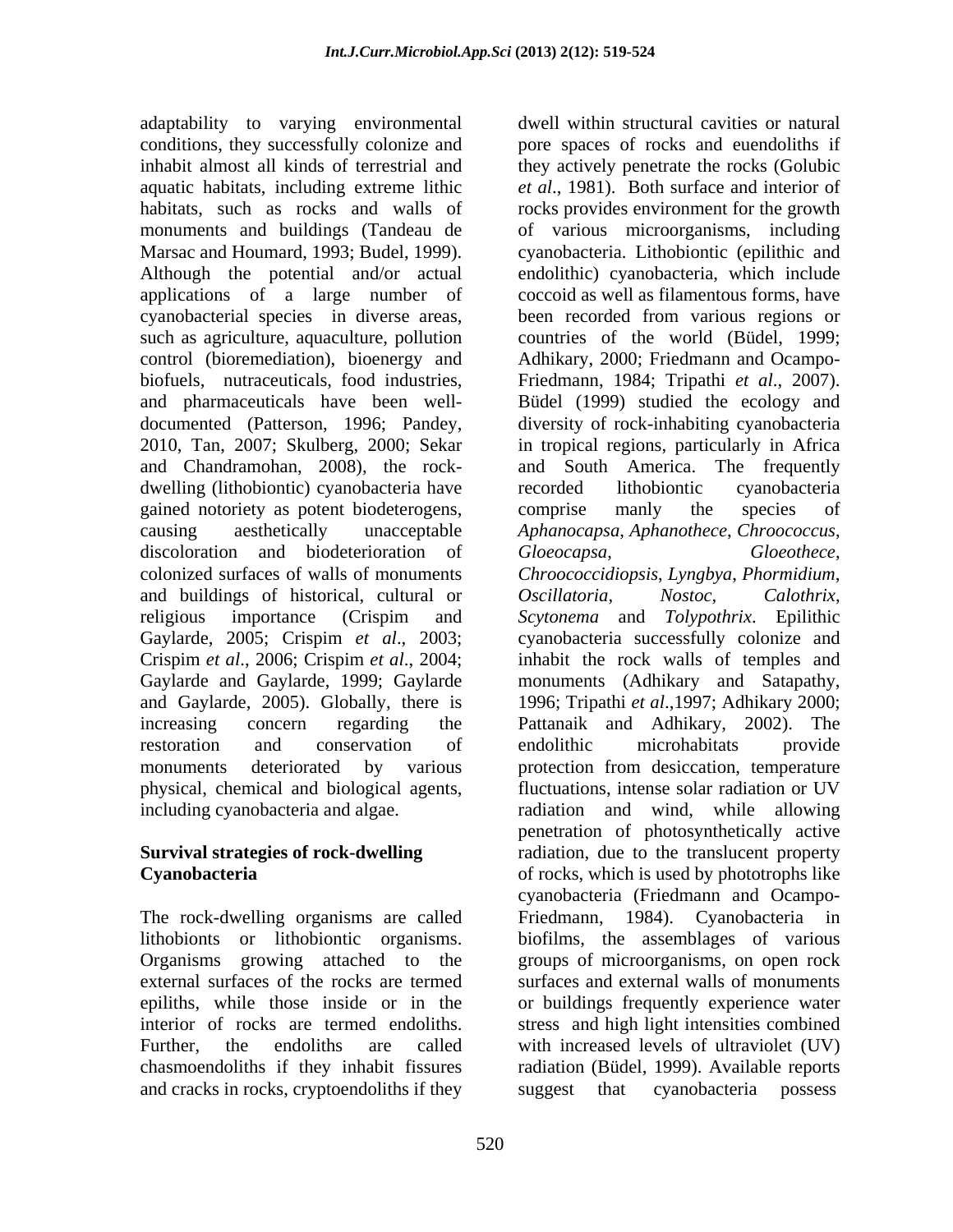effective and efficient mechanisms for 544 Da, it contains indolic and phenolic desiccation tolerance (Potts, 1994,1999) subunits. It exhibits *in vivo* absorption and photoprotection against high light intensities and UV-radiation (Groniger *et* Scherer, 1999). The synthesis of *al*.,2000; Ehling-Schulz and Scherer,1999) scytonemin in cyanobacteria is known to as survival strategies on rocks and be induced by UV radiation. Some studies buildings. The mechanisms of desiccation have shown that both desiccation and UV tolerance are not well understood despite the fact that numerous prokaryotic and eukaryotic organisms are capable of oxygen species (ROS), such as singlet surviving more or less complete oxygen  $({}^{1}O_{2})$ , superoxide radical  $(O_{2})$ , dehydration. Desiccation tolerance hydrogen peroxide  $(H_2O_2)$  and hydroxyl constitutes the sum of various simple and radical (OH), which damage cellular complex interactions at the structural, structures. Cyanobacteria possess physiological and molecular levels (Potts, 1999). In many cyanobacteria, desiccation includes both antioxidant enzymes, such tolerance has been attributed to the as superoxide dismutase (SOD) and production of extracellular reactive oxygen (RO)-quenching polysaccharides (Philippis and Vincenzini, 1998; Adhikary, 1998). They regulate loss protection against oxidative stress (Qiu *et*  and uptake of water from cyanobacterial al., 2003; Ehling-Schulz and cells and provide protection to cell walls Scherer,1999). Cyanobacteria growing on from damage during swelling and exposed rock surface or walls of shrinkage (Caiola *et al*., 1993, 1996). The monuments have been reported to contain presence of UV-absorbing pigments in higher amount of superoxide dismutase epilithic cyanobacteria constitutes a (SOD) enzyme as desiccation tolerance photoprotective mechanism against mechanism (Sahu and Sabat, 2002). The harmful solar UV-radiation (Roy *et al*., 1997; Pattanaik and Adhikary, 2001). Mycosporine-like amino acids (MAAs) in all photosynthetic organisms, including and scytonemin are well characterized cyanobacteria. An increase in the UV-photoprotective compounds/pigments carotenoids/Chlorophyll *a* ratio has been reported in many cyanobacteria (Ehling- reported in response to UV-radiation Schulz and Scherer,1999; Groniger *et*  (Quesada and Vincent, 1997), supporting *al*.,2000). MAAs, which exhibit an additional role of carotenoids as absorption maxima in the range 310 to 360 nm, are intracellular water-soluble substances containing cyclohexenone or **Cyanobacteria in biodeterioration of** cyclohexenimine chromophores **monuments** conjugated with the nitrogen substituent of an amino acid or its imino alcohol (Ehling- Schulz and Scherer, 1999; Sinha *et al.*, monuments, buildings and artefacts 2003). Scytonemin is a yellow-brownish, caused by the colonization, growth and lipid-soluble pigment located in the activities of various microorganisms, such extracellular sheaths of many as cyanobacteria, algae, fungi,

maximum at 370 nm (Ehling-Schulz and Scherer, 1999). The synthesis of stress in cyanobacteria leads to oxidative stress i.e., the accumulation of reactive  $\cdot \bar{ }$ , .),which damage cellular structures. Cyanobacteria possess antioxidative defence system, which reactive oxygen (RO)-quenching pigments, such as carotenoids for *al*.,2003; Ehling-Schulz and role of carotenoids in photoprotection against high light intensities is well known cyanobacteria. An increase in the reactive-oxygen quenching pigments.

# **monuments**

cyanobacteria. With molecular mass of actinomycetes and bacteria is a globalThe biodeterioration of rock-made monuments, buildings and artefacts caused by the colonization, growth and as cyanobacteria, algae, fungi,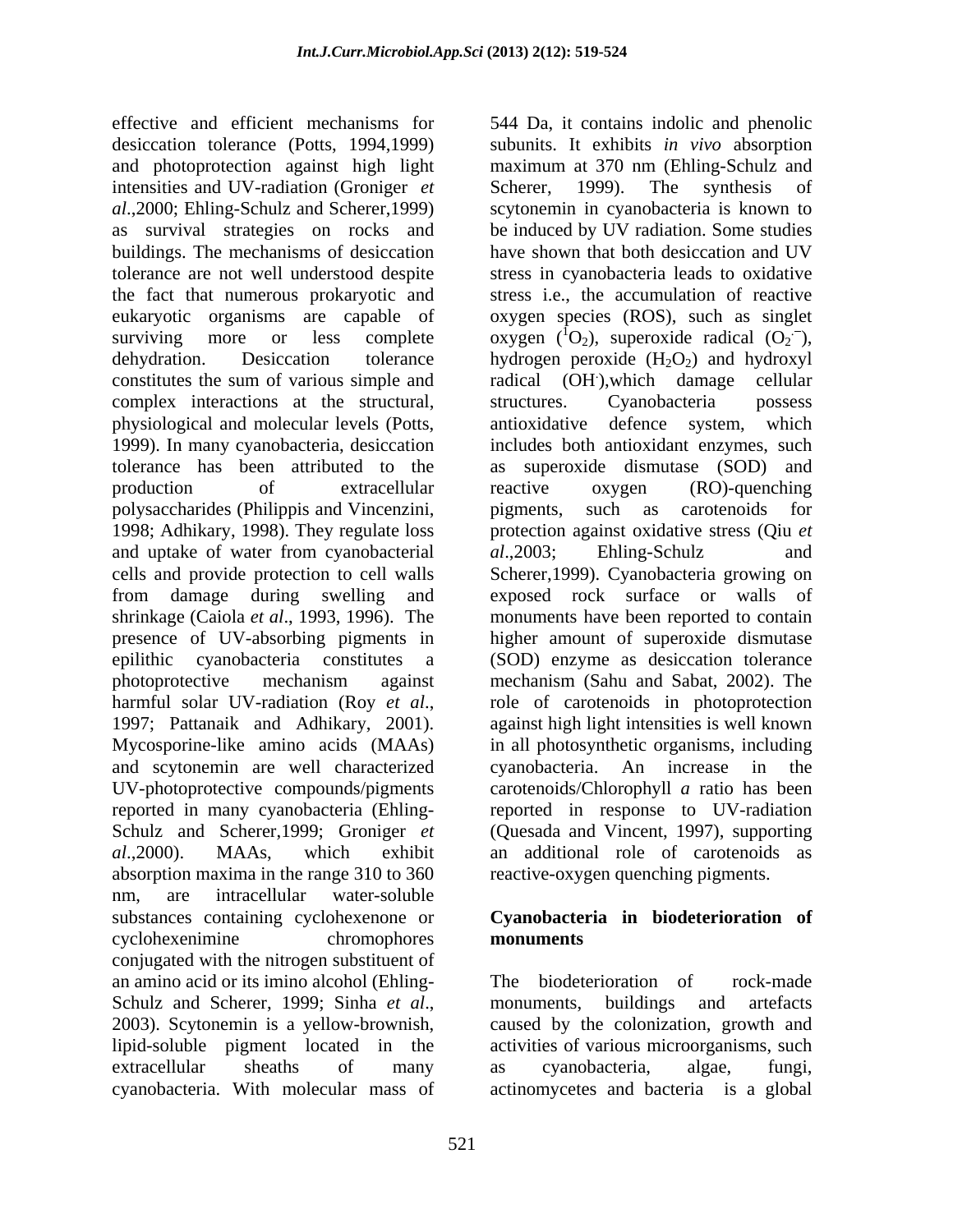problem, resulting in damage of our properties of monuments/buildings and cultural heritage as well as in economic loss due to high expenses involved in their restoration and conservation. In broad Gaylarde et al., 2003; Crispim and perspective, biodeterioration can be Gaylarde, 2005). The bioreceptivity of defined as the undesirable change in the building materials for a particular group of properties or qualities of a material or a microorganisms is controlled by surface structure by the vital activities of conditions, mineral composition, porosity organisms. The natural weathering or decay of stone or stone-made buildings 1995; Gaylarde *et al.*, 2003). The and monuments is caused by a resistance of cyanobacteria to desiccation combination of physical, chemical and biological processes. The relative intensities and ultraviolet (UV) radiation significance of these processes in provide them a distinct advantage over weathering depends on environmental and many other organisms on exposed biological conditions. The role of various groups of microorganisms in weathering polymeric substances (EPSs) which play of rocks in nature and their involvement in crucial roles in surface colonisation, cell the biodeterioration of historic monuments and buildings are reportedly well-known stabilization. Biogenic pigments, both (Gaylarde and Gaylarde, 2005; Gaylarde *et al.*, 2003). The mechanisms involved in produced by cyanobacteria cause microbes-mediated biodeterioration discoloration of colonized monuments/ include production and secretion of acid buildings, whereas production of EPSs, and alkali, alteration of surface properties siderophores and osmolytes, and acid or (e.g., wettability, heat absorption, water alkaline secretion are primarily retention) of constructional rocks and responsible for weathering and decay of retention) of constructional rocks and responsible for weathering and decay of direct penetration of cells or filaments of their constructional rocks due to chelating microorganisms in to the rocks (Allsopp and solubilising effects on rock minerals and Seal, 1986). As photoautotrophic (Gaylarde and Gaylarde,1999; Ortega organisms and primary colonisers or Morales *et al*.,2000; Wessels and Büdel, pioneer microorganisms of lithic 1995). EPSs cause chemical damage substrates, cyanobacteria facilitate and promote the growth of heterotrophic polysaccharides are able to chelate cations microorganisms, like bacteria, fungi and present in rock minerals and, being actinomycetes, resulting in the formation organic matter, support microbial growth. of well-organised and laminated phototrophic biofilms or crusts on walls. confirmed cyanobacteria-induced biogenic As a major and dominant component of weathering and biodeterioration of historic biofilms, they are directly or indirectly buildings and monuments (Crispim and responsible for decay, biodeterioration, Gaylarde, 2005; Crispim *et al*., 2003; bioweathering and aesthetically Crispim *et al*., 2006; Crispim *et al*., 2004; unacceptable discoloration of buildings Gaylarde and Gaylarde,1999; Gaylarde and monuments. Colonization and growth and Gaylarde, 2005). The available of cyanobacteria on monuments/buildings reports are mostly from European and is controlled by both constructional

522 photosynthetic and non-photosynthetic, produced by cyanobacteria cause alkaline secretion are primarily because of the negatively charged Internationally, many studies have buildings and monuments (Crispim and and Gaylarde, 2005). The available Latin American countries, which are based

conditions (Guillitte and Dreesen, 1995;

and permeability (Guillitte and Dreesen,

and their tolerance to high levels of light

They produce extracellular

1995; Gaylarde *et al.*, 2003).

ambient environmental or climatic

many other organisms on exposed

Gaylarde *et al*., 2003; Crispim and

aggregation and biofilm formation and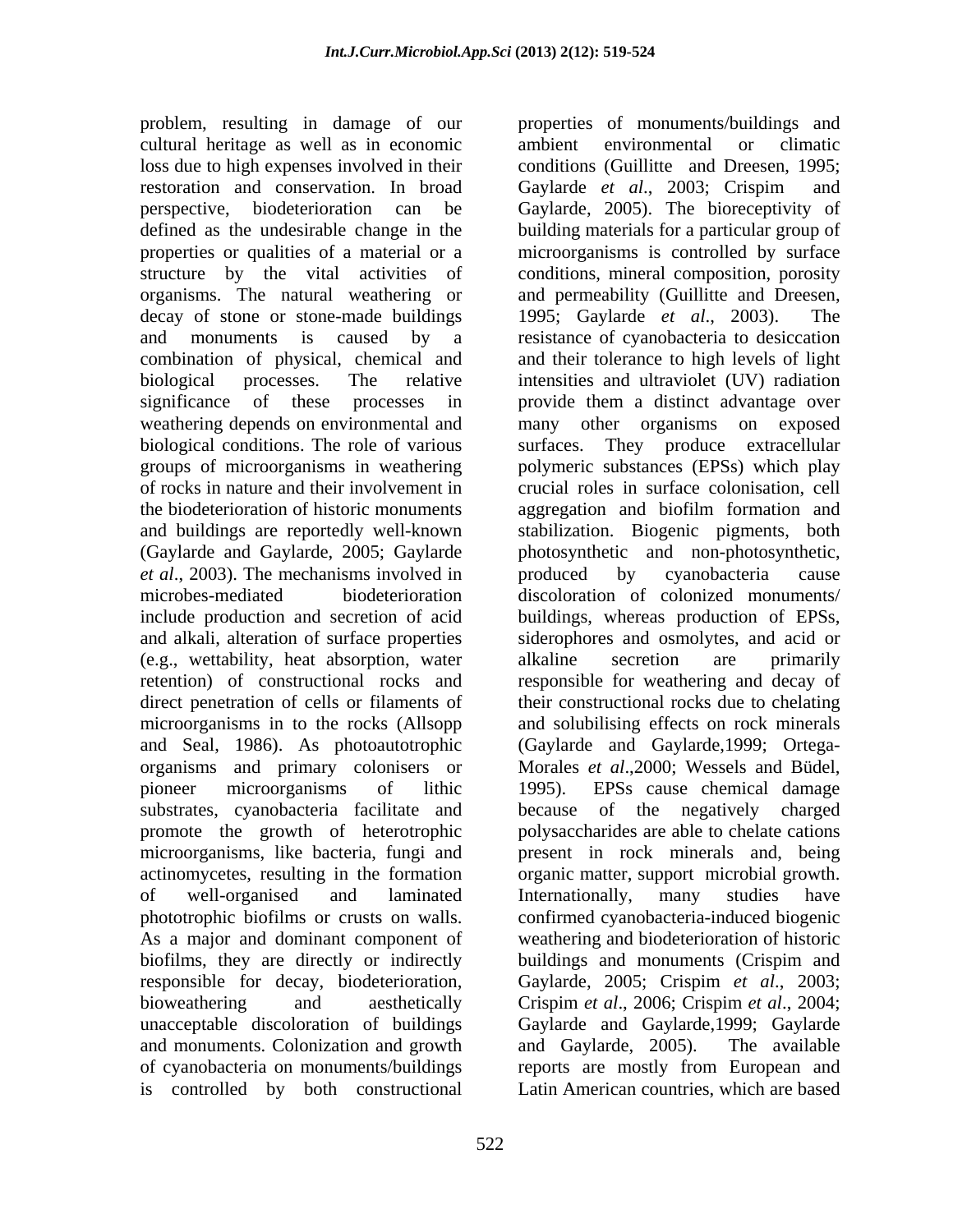on the studies focussing on colonization and biodeterioration of external walls of churches and other monuments by  $\frac{100}{81}$ cyanobacteria. These studies revealed the Adhikary, S.P., and Satapathy DP. 1996. presence of a wide variety of coccoid and Tolypothrix byssoidea (Cyanophyceae/ filamentous cyanobacteria on external Cyanobacteria) from temple rock surfaces of walls. coastal Orissa, India. Nova Hedwigia 62: 419-

Monuments, besides being cultural or national heritage, are important in tourism and economy of a country. Their biodeterioration due to the attack of various microorganisms constitutes a major problem of world-wide concern. In examplement concerned to the concerned of the concerned concerned to the concerned concerned concerned concerned concerned concerned concerned concerned concerned concerned concerned order to develop effective control and restoration strategies for monuments, Caiola, M.G., R. Ocampo-Freidmann and knowledge of diversity and activity of Friedmann, E.I. 1993. Cytology of long-term<br>desiccation in the desert cyanobacterium various microbes in the biofilms formed<br>*Chronococcidiopsis* (Chronococcides). on the surface is essential. Efforts to Phycologia 32: 315-322. conserve monuments would be futile unless the cause and mechanism of their deterioration is known. The complex  $\alpha$  heritage: a review Microb. Ecol. 49: 1-9. problem of biodeterioration should be investigated in holistic and comprehensive manner with interdisciplinary and interfactorial approach. Knowledge of various 54:121-124. environmental/climatic and building Crispin, C.A., P.M. Gaylarde and Gaylarde, C.C. factors promoting the bioremediation of monuments is important. 46:79-82.

The author is thankful to the Principal, Government Post-Graduate College, Ehling-Schulz, M., and Scherer, S. 1999. UV Rishikesh, (Uttarakhand), India for protection in Cyanobacteria. Eur. J. Phycol. providing necessary infrastructure and facilities. The financial assistance Fischer, W. W., 2008. Life before the rise of provided by University Grants Daygen Nature 455, 1051-1052. Commission, New Delhi in the form of a major research project is gratefully

Adhikary, S.P., 1998. Polysaccharides from mucilaginous envelope layers of cyanobacteria and their ecological significance. J. Sci. Indust. Res. 57: 454-466. in Europe and Latin America. Int. Biodeterior.

- Adhikary, S.P., 2000. Epilithic cyanobacteria on the exposed rocks and walls of temples and monuments of India. Ind. J. Microbiol. 40: 67- 81.
- Adhikary, S.P., and Satapathy DP. 1996. *Tolypothrix byssoidea* (Cyanophyceae/ Cyanobacteria) from temple rock surfaces of 423.
- Allsopp, D., and Seal, K.J. 1986. Introduction to Biodeterioration, Edward Arnold, pp. 5-36.
- Büdel, B., 1999. Ecology and diversity of rockinhabiting cyanobacteria in tropical regions. Eur. J. Phycol. 34:361-370.
- Caiola, M.G., D. Billi, and Friedmann, E.I. 1996. Effect of desiccation on envelopes of the cyanobacterium *Chroococcidiopsis* sp. (Chroococcales). Eur. J. Phycol. 31: 97-105.
- Caiola, M.G., R. Ocampo-Freidmann Friedmann, E.I. 1993. Cytology of long-term desiccation in the desert cyanobacterium *Chroococcidiopsis* (Chroococcales). Phycologia 32: 315-322.
- Crispim, C.A., and Gaylarde, C.C. 2005. Cyanobacteria and biodeterioration of cultural heritage: a review. Microb. Ecol. 49: 1-9.
- Crispim, C.A., C.C. Gaylarde and Gaylarde, P.M. 2004. Biofilms on church walls in Porto Alegre, RS, Brazil, with special attention to cyanobacteria. Int. Biodeterior. Biodegrad. 54:121-124.
- Crispim, C.A., P.M. Gaylarde and Gaylarde, C.C. 2003. Algal and cyanobacterial biofilms on calcareous historic buildings. Curr. Microbiol. 46:79-82.
- Acknowledgement and Nielan, B.A. 2006. Deteriogenic Crispim, C.A., P.M. Gaylarde, and Gaylarde, C.C. and Nielan, B.A. 2006. Deteriogenic cyanobacteria on historic buildings in Brazil detected by culture and molecular techniques. Int. Biodeterior. Biodegrad. 57: 239-243.
	- 34:329-338.
	- oxygen. Nature 455: 1051-1052.
- acknowledged. microbial habitat. In: Klug, M. J. and Reddy, **References** Ecology, ASM Press, Washington, DC, pp.177-185. Friedmann, E. I., and Ocampo-Friedmann, R. 1984. Endolithic microorganisms in extreme dry environments: analysis of a lithobiontic C. A.(Eds.), Current Perspectives in Microbial Ecology, ASM Press, Washington, DC, pp.177-185.
	- Gaylarde, C.C., and Gaylarde, P.M. 2005. A comparative study of the major microbial biomass of biofilms on exteriors of buildings